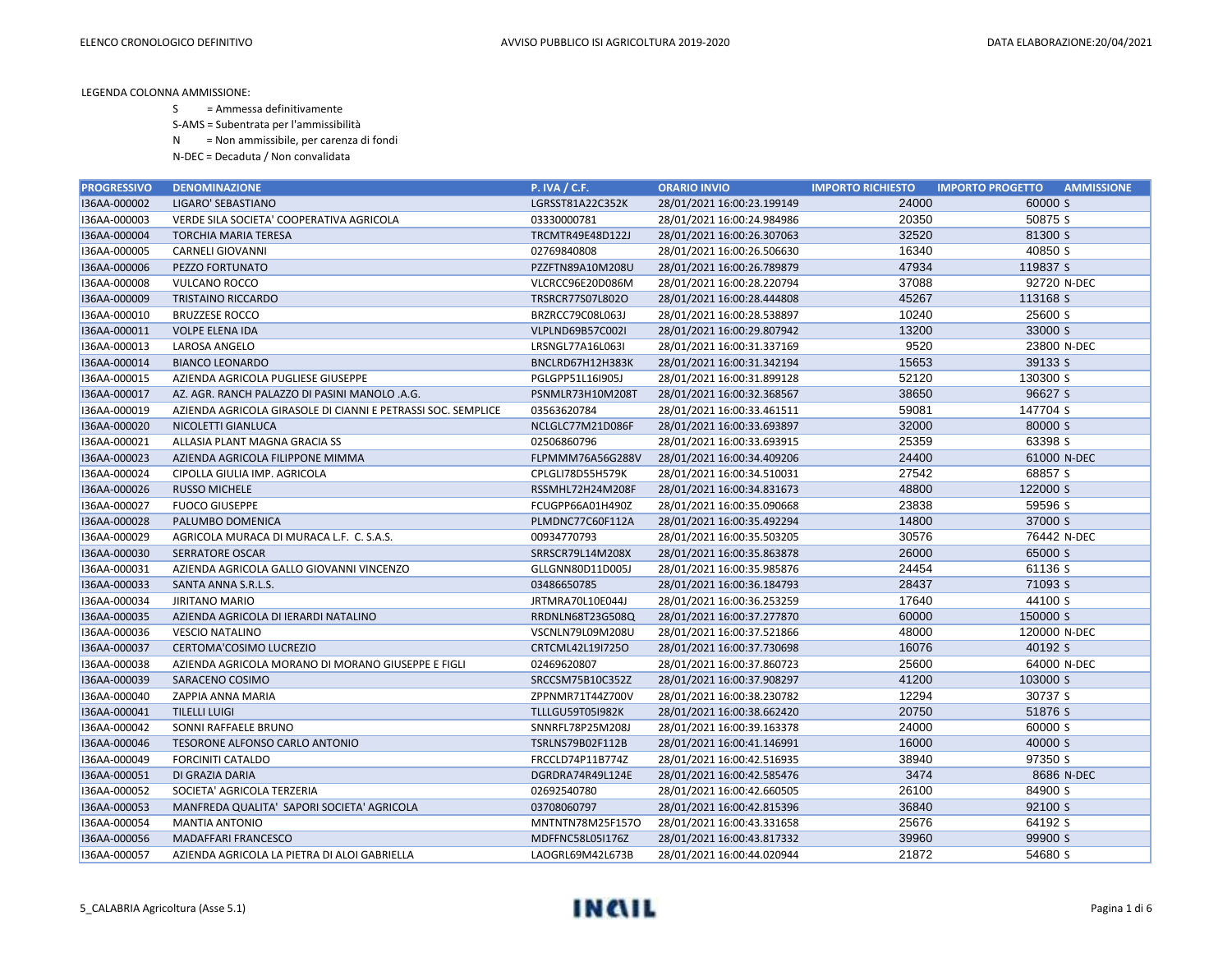S = Ammessa definitivamente

S-AMS = Subentrata per l'ammissibilità

N = Non ammissibile, per carenza di fondi

| <b>PROGRESSIVO</b> | <b>DENOMINAZIONE</b>                                       | <b>P. IVA / C.F.</b>    | <b>ORARIO INVIO</b>        | <b>IMPORTO RICHIESTO</b> | <b>IMPORTO PROGETTO</b><br><b>AMMISSIONE</b> |
|--------------------|------------------------------------------------------------|-------------------------|----------------------------|--------------------------|----------------------------------------------|
| I36AA-000061       | M-LAND SOCIETA' AGRICOLA SRLS                              | 03550240786             | 28/01/2021 16:00:44.612941 | 24000                    | 60000 S                                      |
| I36AA-000062       | <b>COLOSIMO GIUSEPPE</b>                                   | CLSGPP88S25C352V        | 28/01/2021 16:00:44.678843 | 32688                    | 81720 S                                      |
| I36AA-000063       | PELLE FRANCESCO ANTONIO                                    | 02086240807             | 28/01/2021 16:00:44.693284 | 15340                    | 38350 S                                      |
| I36AA-000064       | ROTIROTI GIOVANNI                                          | RTRGNN62L24B758S        | 28/01/2021 16:00:44.739927 | 8480                     | 21200 S                                      |
| I36AA-000065       | SOCIETA' AGRICOLA CERVICATI BIO SRL                        | 02741780783             | 28/01/2021 16:00:44.766044 | 25760                    | 64400 S                                      |
| I36AA-000066       | <b>RUPERTO GIUSEPPE</b>                                    | RPRGPP56C18F910X        | 28/01/2021 16:00:44.825429 | 30000                    | 75000 S                                      |
| I36AA-000067       | MIRACCO MARIA GIUSEPPA                                     | MRCMGS66T50I309G        | 28/01/2021 16:00:44.914183 | 21736                    | 54341 S                                      |
| I36AA-000068       | TERMINE C. SNC SOCIETA' AGRICOLA DI SCAGLIONE ANTONUCCI FR | SCGFNC44L49I388K        | 28/01/2021 16:00:44.950554 | 23176                    | 57940 S                                      |
| I36AA-000069       | AZ. AGR. LE DESTRE DEL MULINO DI STRAFACE TERESA           | STRTRS79C46D005V        | 28/01/2021 16:00:45.227965 | 19937                    | 49844 S                                      |
| I36AA-000070       | VIVAIO DI LUZZI - SOCIETA' SEMPLICE AGRICOLA               | 02934430782             | 28/01/2021 16:00:45.720568 | 38400                    | 96000 N-DEC                                  |
| I36AA-000072       | <b>FREGA DAVIDE</b>                                        | FRGDVD45L24E745Y        | 28/01/2021 16:00:45.898728 | 32000                    | 80000 N-DEC                                  |
| I36AA-000073       | AZIENDA AGRICOLA SCAGLIONE ENRICO BARBARO MARIA TERESA     | SCGNRC42R02D976S        | 28/01/2021 16:00:46.212839 | 15340                    | 38350 S                                      |
| I36AA-000076       | <b>DITO GIUSEPPE</b>                                       | DTIGPP64E19L063O        | 28/01/2021 16:00:46.515687 | 35080                    | 87700 S                                      |
| I36AA-000077       | <b>FOCI TERESA</b>                                         | FCOTRS80H51G791O        | 28/01/2021 16:00:46.590814 | 15128                    | 37820 N-DEC                                  |
| I36AA-000080       | TALLARIGO ANTONIO FERNANDO                                 | <b>TLLNNF57T15I671P</b> | 28/01/2021 16:00:47.280554 | 16000                    | 40000 S                                      |
| I36AA-000083       | PELLEGRINO PIETRO ROCCO                                    | PLLPRR71S21I600K        | 28/01/2021 16:00:47.961085 | 31200                    | 78000 S                                      |
| I36AA-000088       | AZIENDA AGRICOLA MURRONE ASSUNTA                           | MRRSNT74L62H579C        | 28/01/2021 16:00:49.163005 | 22614                    | 56536 S                                      |
| I36AA-000090       | AZIENDA AGR.MIGLIARESE ANGELO C.                           | 02484460791             | 28/01/2021 16:00:49.490327 | 55368                    | 138420 S                                     |
| I36AA-000094       | <b>CALABRIA VERDE SRL</b>                                  | 02329290791             | 28/01/2021 16:00:50.092664 | 51280                    | 128200 S                                     |
| I36AA-000095       | REITANO ROSITA                                             | RTNRST73E48L063Q        | 28/01/2021 16:00:50.172889 | 13400                    | 33500 S                                      |
| I36AA-000096       | <b>MURRONE VINCENZO</b>                                    | MRRVCN59M28E678G        | 28/01/2021 16:00:50.209611 | 22975                    | 57439 S                                      |
| I36AA-000097       | AGRILINDIA SOCIETA' COOPERATIVA AGRICOLA                   | 02170730788             | 28/01/2021 16:00:50.370958 | 59220                    | 148050 S                                     |
| I36AA-000098       | SOCIETA' AGRICOLA MAZZA S.R.L.                             | 02993420781             | 28/01/2021 16:00:50.704995 | 34000                    | 85000 S                                      |
| I36AA-000099       | SOCIETA' AGRICOLA MOTTAFOLLONESE SRLS                      | 03628650784             | 28/01/2021 16:00:50.923476 | 31200                    | 78000 S                                      |
| I36AA-000102       | <b>FORTE LUIGI</b>                                         | FRTLGU84E05D086G        | 28/01/2021 16:00:51.975233 | 29229                    | 73073 S                                      |
| I36AA-000104       | FEDERICO ANTONINO                                          | FDRNNN59A07D268N        | 28/01/2021 16:00:52.217913 | 19600                    | 49000 S                                      |
| I36AA-000105       | <b>CARLA CALZONE</b>                                       | CLZCRL70A61F537S        | 28/01/2021 16:00:52.266208 | 18654                    | 46636 N                                      |
| I36AA-000106       | <b>GIGLIOTTI ETTORE</b>                                    | GGLTTR55R23L070A        | 28/01/2021 16:00:52.277218 | 12440                    | 31100 N                                      |
| I36AA-000107       | <b>RIZZO GIUSEPPE ANTONIO</b>                              | RZZGPP71H09D005X        | 28/01/2021 16:00:52.621978 | 24000                    | 60000 N                                      |
| I36AA-000108       | LINDIA RAFFAELE                                            | LNDRFL62C18I898G        | 28/01/2021 16:00:53.125078 | 25654                    | 64136 N                                      |
| I36AA-000109       | <b>ZAFFINO AURELIA</b>                                     | ZFFRLA60E421896Q        | 28/01/2021 16:00:53.290944 | 23960                    | 59902 N                                      |
| I36AA-000110       | SOCIETA' AGRICOLA AGRISCURA S.A.S. DI SCURA FRANCESCO C.   | 01606090783             | 28/01/2021 16:00:53.338012 | 28000                    | 70000 N                                      |
| I36AA-000111       | RESTUCCIA ANTONIO                                          | RSTNTN48A14E389S        | 28/01/2021 16:00:53.350450 | 10710                    | 26775 N                                      |
| I36AA-000112       | <b>AGRISICA SRL</b>                                        | 04699950871             | 28/01/2021 16:00:53.457841 | 36624                    | 91561 N                                      |
| I36AA-000113       | PISCITELLI PASQUALINO, GIUSEPPE                            | PSCPQL85D27D122O        | 28/01/2021 16:00:53.891306 | 37940                    | 94850 N                                      |
| I36AA-000114       | PALDINO LOREDANA                                           | PLDLDN75S46D086C        | 28/01/2021 16:00:54.416673 | 8698                     | 21745 N                                      |
| I36AA-000115       | BENINCASA ARMANDO                                          | BNNRND65B05B426D        | 28/01/2021 16:00:54.792402 | 24525                    | 61314 N                                      |
| I36AA-000117       | <b>FALLETI BARBARA</b>                                     | FLLBBR72B60L673I        | 28/01/2021 16:00:55.278193 | 13560                    | 33900 N                                      |
| I36AA-000118       | <b>ANDRIERI LIDIA</b>                                      | NDRLDI78E51I114K        | 28/01/2021 16:00:55.356424 | 11600                    | 29000 N                                      |
| I36AA-000119       | DE FALCO ANNA MARIA - AZIENDA AGRICOLA                     | DFLNMR46S59H579J        | 28/01/2021 16:00:55.570798 | 13162                    | 32906 N                                      |
| I36AA-000120       | <b>GALLO NICOLA</b>                                        | GLLNCL66P30H416P        | 28/01/2021 16:00:55.757438 | 27340                    | 68350 N                                      |
| I36AA-000121       | <b>EREDI TITO ALBANI</b>                                   | 01202910798             | 28/01/2021 16:00:55.787429 | 21348                    | 53371 N                                      |

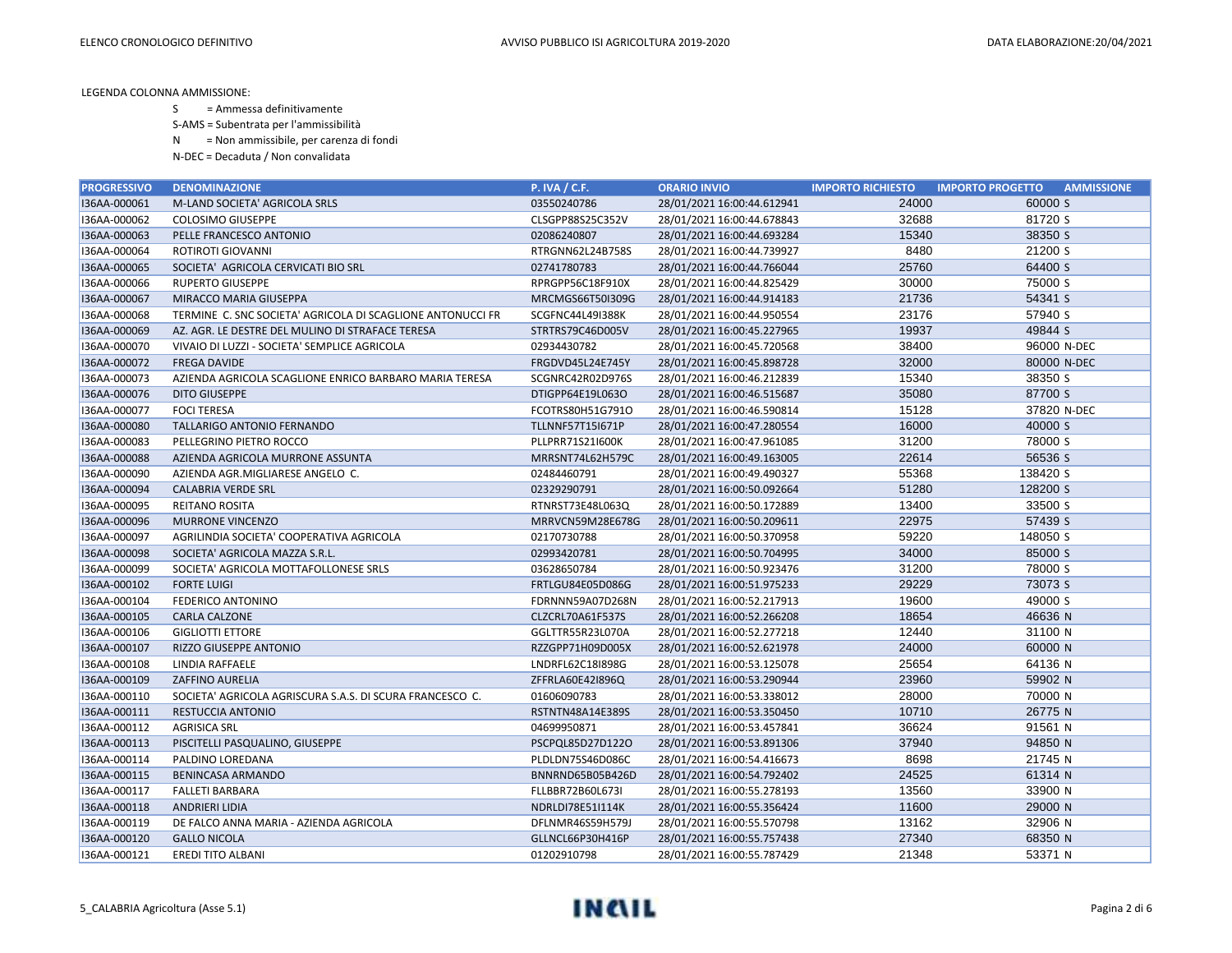S = Ammessa definitivamente

S-AMS = Subentrata per l'ammissibilità

N = Non ammissibile, per carenza di fondi

| <b>PROGRESSIVO</b> | <b>DENOMINAZIONE</b>                                     | <b>P. IVA / C.F.</b>    | <b>ORARIO INVIO</b>        | <b>IMPORTO RICHIESTO</b> | <b>IMPORTO PROGETTO</b><br><b>AMMISSIONE</b> |
|--------------------|----------------------------------------------------------|-------------------------|----------------------------|--------------------------|----------------------------------------------|
| I36AA-000123       | <b>VESCIO ANTONIO</b>                                    | VSCNTN51H01H742H        | 28/01/2021 16:00:56.448104 | 48000                    | 120000 N                                     |
| I36AA-000124       | NICOLETTI MARCELLO                                       | NCLMCL68R20C437P        | 28/01/2021 16:00:56.629322 | 17760                    | 44400 N                                      |
| I36AA-000125       | FONDAZIONE SANTA MARIA ADDOLORATA                        | 81004010799             | 28/01/2021 16:00:56.792558 | 19266                    | 48166 N                                      |
| I36AA-000127       | AGRICOLA GIUNTABOSCA SRLS                                | 03563060783             | 28/01/2021 16:00:57.869568 | 14795                    | 36988 N                                      |
| I36AA-000128       | LOCANDA DEL PARCO DI TAMBURI ADRIANA                     | TMBDRN64A42F708Q        | 28/01/2021 16:00:57.885912 | 13420                    | 33550 N                                      |
| I36AA-000129       | ROSA ALESSIA ANASTASIA                                   | RSOLSN92S47C352S        | 28/01/2021 16:00:58.127217 | 31340                    | 78350 N                                      |
| I36AA-000130       | <b>GARREFFA ANTONIO</b>                                  | GRRNTN62M28D976A        | 28/01/2021 16:00:58.151393 | 38806                    | 97016 N                                      |
| I36AA-000133       | SOCIETA' AGRICOLA BLAIOTTA SRL                           | 03531870784             | 28/01/2021 16:00:58.854836 | 26560                    | 66400 N                                      |
| I36AA-000134       | <b>VITALE COSIMO</b>                                     | VTLCSM86P24C352N        | 28/01/2021 16:00:59.074632 | 19660                    | 49150 N                                      |
| I36AA-000135       | CIRIACO CLAUDIA                                          | CRCCLD62C62E834A        | 28/01/2021 16:00:59.923810 | 18900                    | 47250 N                                      |
| I36AA-000137       | MANFREDA FRANCESCO ANTONIO                               | MNFFNC66B10D122A        | 28/01/2021 16:01:00.054331 | 19140                    | 47850 N                                      |
| I36AA-000138       | COLACCHIO LUIGI FRANCESCO                                | CLCLFR63B15E339Z        | 28/01/2021 16:01:00.131863 | 22800                    | 57000 N                                      |
| I36AA-000139       | <b>GODINO ANNUNZIATO</b>                                 | GDNNNZ73M30D005Z        | 28/01/2021 16:01:00.223566 | 20596                    | 51490 N                                      |
| I36AA-000140       | PIZZIMENTI SRLS                                          | 03557680794             | 28/01/2021 16:01:00.274880 | 56716                    | 141790 N                                     |
| I36AA-000141       | <b>GARRITANO GIUSEPPE</b>                                | GRRGPP71C28D086F        | 28/01/2021 16:01:00.308924 | 24978                    | 62446 N                                      |
| I36AA-000142       | <b>MANGONE SINIBALDO</b>                                 | MNGSBL65P24B774N        | 28/01/2021 16:01:00.439932 | 49520                    | 123800 N                                     |
| I36AA-000143       | VIVAIO LE SERRE DI GUIDO VINCENZINA                      | GDUVCN80D41D086A        | 28/01/2021 16:01:00.586377 | 18780                    | 46950 N                                      |
| I36AA-000145       | SOCIET AGRICOLA LO SCORPIONE SRLS                        | 03592530780             | 28/01/2021 16:01:01.386075 | 22760                    | 113800 N                                     |
| I36AA-000147       | <b>AMARELLA ANGELO</b>                                   | MRLNGL45A03A053J        | 28/01/2021 16:01:01.826930 | 20801                    | 52003 N                                      |
| I36AA-000148       | <b>IUSI DANIELA</b>                                      | SIUDNL77C55L055R        | 28/01/2021 16:01:02.386768 | 30040                    | 75100 N                                      |
| I36AA-000150       | LANZILLOTTA ALEXANDER                                    | LNZLND76R26D086T        | 28/01/2021 16:01:02.863097 | 40000                    | 100000 N                                     |
| I36AA-000151       | <b>MARTINO ROCCO</b>                                     | MRTRCC60M16G082M        | 28/01/2021 16:01:03.241474 | 11040                    | 27600 N                                      |
| I36AA-000152       | <b>FOLINO TIZIANA</b>                                    | FLNTZN75A64I874Y        | 28/01/2021 16:01:03.384594 | 23270                    | 58176 N                                      |
| I36AA-000158       | RUSSO VALENTINA                                          | RSSVNT78M53C349F        | 28/01/2021 16:01:04.681068 | 15193                    | 37984 N                                      |
| I36AA-000161       | <b>PUGLIESE GIUSEPPE</b>                                 | PGLGPP62M10I905M        | 28/01/2021 16:01:05.150959 | 58400                    | 146000 N                                     |
| I36AA-000164       | FRATELLI SERIANNI SOC.AGR.SEMPLICE DI MASSIMILIANODAVIDE | 03599300799             | 28/01/2021 16:01:05.633087 | 20480                    | 51200 N                                      |
| I36AA-000165       | PERRI COSIMO CARMELO AZIENDA AGRICOLA                    | PRRCMC78C10D005V        | 28/01/2021 16:01:05.967409 | 20230                    | 50575 N                                      |
| I36AA-000168       | <b>CARUSO LUIGI</b>                                      | CRSLGU77T04H579T        | 28/01/2021 16:01:06.589569 | 22567                    | 56419 N                                      |
| I36AA-000170       | <b>TASSONE GIUSEPPE</b>                                  | TSSGPP64P18F112R        | 28/01/2021 16:01:06.900952 | 16000                    | 42400 N                                      |
| I36AA-000173       | VULCANO FRANCESCO - AZIENDA AGRICOLA                     | VLCFNC40C01E678I        | 28/01/2021 16:01:07.764635 | 13560                    | 33900 N                                      |
| I36AA-000174       | <b>CARERE GIROLAMO</b>                                   | CRRGLM80H20G791T        | 28/01/2021 16:01:07.906241 | 28000                    | 70000 N                                      |
| I36AA-000175       | PERRE DOMENICO                                           | 01039860802             | 28/01/2021 16:01:08.075746 | 41918                    | 104797 N                                     |
| I36AA-000176       | <b>VIOLA ANTONIO</b>                                     | VLINTN81H07D122O        | 28/01/2021 16:01:08.235320 | 48307                    | 120768 N                                     |
| I36AA-000178       | TALLARITA ILARIA                                         | <b>TLLLRI74D45G082R</b> | 28/01/2021 16:01:08.477250 | 8500                     | 21252 N                                      |
| I36AA-000179       | TERRE GRECANICHE SOC. COOPERATIVA AGRICOLA               | 02698370802             | 28/01/2021 16:01:08.540397 | 21200                    | 53000 N                                      |
| I36AA-000182       | SOCIETA' AGRICOLA TORRE BARONE SRL                       | 03280580782             | 28/01/2021 16:01:09.091884 | 40000                    | 100000 N                                     |
| I36AA-000184       | SOC AGR SANTA VENERE FEDERICO SCALA                      | 03341140790             | 28/01/2021 16:01:10.107567 | 32294                    | 80735 N                                      |
| I36AA-000185       | RIILLO ANTONIO                                           | RLLNTN57M18B002Y        | 28/01/2021 16:01:10.264158 | 23520                    | 58800 N                                      |
| I36AA-000186       | <b>RUSCELLI PIETRO</b>                                   | RSCPTR65M19C002P        | 28/01/2021 16:01:10.480306 | 28000                    | 70000 N                                      |
| I36AA-000187       | AZIENDA AGRICOLA LA QUERCIA DI SCHIPANI GIANFRANCO       | SCHGFR85L20B774C        | 28/01/2021 16:01:10.518362 | 23880                    | 59700 N                                      |
| I36AA-000188       | <b>BRASACCHIO GIUSEPPE</b>                               | BRSGPP69E19I982U        | 28/01/2021 16:01:10.519669 | 28316                    | 70792 N                                      |
| I36AA-000189       | COMUNIONE EREDI DI VOTTARI SEBASTIANO                    | VTTGPP48P12B098T        | 28/01/2021 16:01:10.554523 | 17820                    | 44550 N                                      |

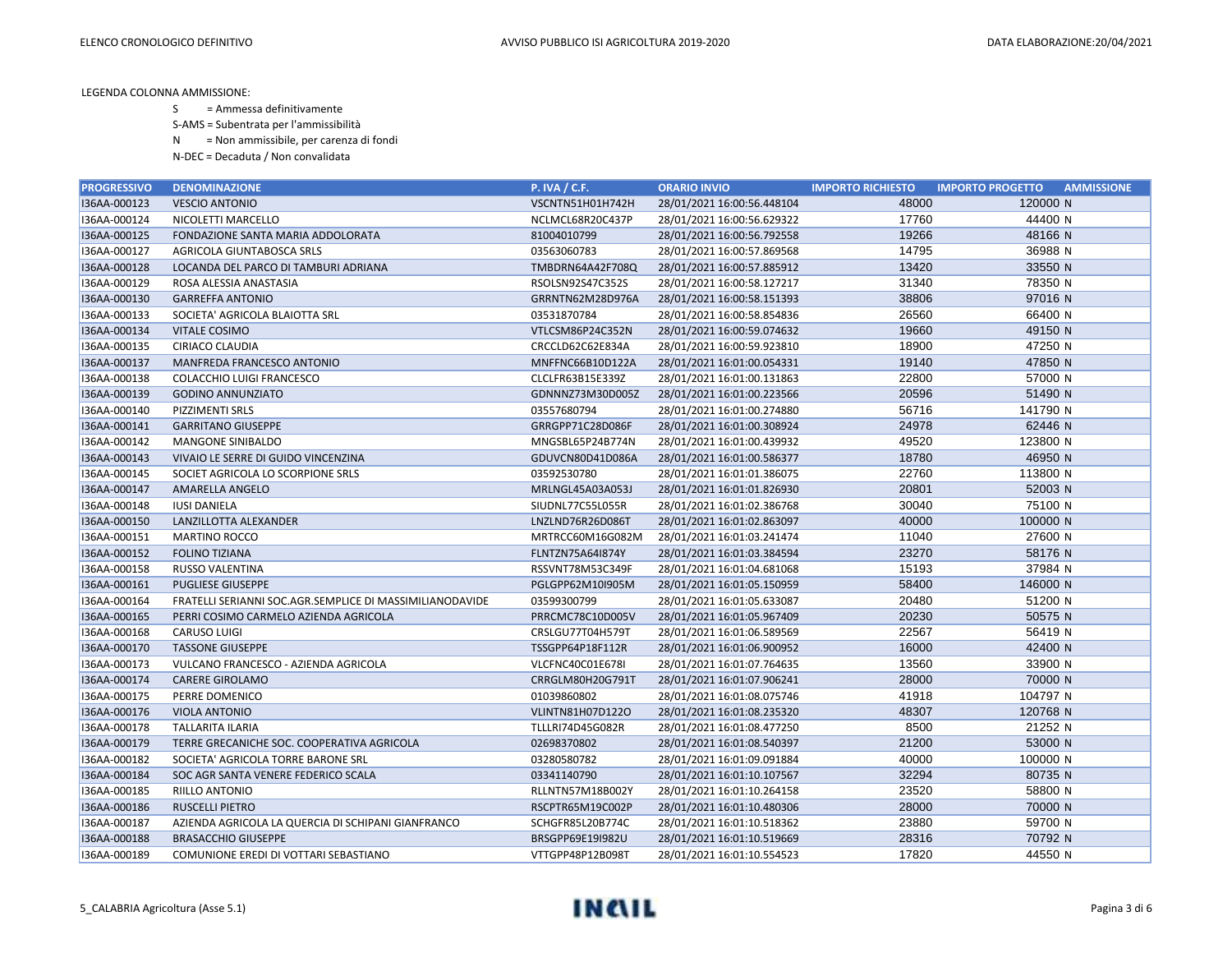S = Ammessa definitivamente

S-AMS = Subentrata per l'ammissibilità

N = Non ammissibile, per carenza di fondi

| <b>PROGRESSIVO</b> | <b>DENOMINAZIONE</b>                                | <b>P. IVA / C.F.</b> | <b>ORARIO INVIO</b>        | <b>IMPORTO RICHIESTO</b> | <b>IMPORTO PROGETTO</b><br><b>AMMISSIONE</b> |
|--------------------|-----------------------------------------------------|----------------------|----------------------------|--------------------------|----------------------------------------------|
| I36AA-000190       | LP SOC. AGRICOLA SRL                                | 03081690806          | 28/01/2021 16:01:10.796092 | 20272                    | 50680 N                                      |
| I36AA-000191       | SIRIANNI FRANCESCO                                  | SRNFNC70S03C430X     | 28/01/2021 16:01:11.071086 | 27572                    | 68930 N                                      |
| I36AA-000192       | SOCIETA' AGRICOLA OLEARIA ARCURI SRL                | 03190260798          | 28/01/2021 16:01:11.291361 | 22000                    | 55000 N                                      |
| I36AA-000194       | FRANCESCO CAMPISANO                                 | CMPFNC74M03C352I     | 28/01/2021 16:01:12.361167 | 12600                    | 31500 N                                      |
| I36AA-000196       | <b>RIZZUTI PIERLUIGI</b>                            | RZZPLG67C07D086W     | 28/01/2021 16:01:12.749899 | 23800                    | 59500 N                                      |
| I36AA-000199       | AZIENDA AGRICOLA LA GRANDE QUERCIA DI LAISE ANTONIO | LSANTN97R02A773F     | 28/01/2021 16:01:14.517909 | 18360                    | 45900 N                                      |
| I36AA-000200       | <b>MACRI' SALVATORE</b>                             | MCRSVT80P07D976E     | 28/01/2021 16:01:15.362811 | 20800                    | 52000 N                                      |
| I36AA-000204       | TIMPANO MARIAGRAZIA                                 | TMPMGR79C49F537L     | 28/01/2021 16:01:16.150291 | 14000                    | 35000 N                                      |
| I36AA-000205       | DOLCI PASCOLI SAS DI BARLETTA GIUSEPPE F.LLO        | BRLGPP64T29F708M     | 28/01/2021 16:01:16.356176 | 38110                    | 95277 N                                      |
| I36AA-000206       | CANNATA' GIUSEPPINA                                 | CNNGPP80D65E041M     | 28/01/2021 16:01:16.563958 | 20000                    | 50000 N                                      |
| I36AA-000207       | AZ. AGRICOLA AIELLO GIOVANNI                        | LLAGNN75D12I874D     | 28/01/2021 16:01:16.621419 | 22564                    | 56410 N                                      |
| I36AA-000209       | <b>AUDDINO MICHELE</b>                              | DDNMHL71C25F106Y     | 28/01/2021 16:01:16.856864 | 19200                    | 48000 N                                      |
| I36AA-000210       | AZIENDA AGRICOLA GREEN FARM DI GUALTIERI STEFANIA   | GLTSFN75P51D086L     | 28/01/2021 16:01:17.086092 | 39800                    | 99500 N                                      |
| I36AA-000211       | VULCANO PALMIRO                                     | VLCPMR54H27C725H     | 28/01/2021 16:01:18.496442 | 15666                    | 39165 N                                      |
| I36AA-000212       | <b>BITONTI TERESA</b>                               | BTNTRS60C47Z133E     | 28/01/2021 16:01:18.669193 | 17200                    | 43000 N                                      |
| I36AA-000214       | EREDI SCURA FRANCESCO                               | 03395530789          | 28/01/2021 16:01:19.483220 | 28000                    | 70000 N                                      |
| I36AA-000216       | CARDAMONE CLAUDIO                                   | CRDCLD70H07D261Z     | 28/01/2021 16:01:20.318319 | 19098                    | 47747 N                                      |
| I36AA-000217       | PALERMO PIERFRANCESCO                               | PLRPFR77D02E773I     | 28/01/2021 16:01:20.408599 | 15800                    | 39500 N                                      |
| I36AA-000218       | SGRO' NUNZIO                                        | SGRNNZ73H18M208V     | 28/01/2021 16:01:20.750328 | 15797                    | 39493 N                                      |
| I36AA-000219       | 3P SOCIETA' AGRICOLA COOPERATIVA                    | 03336360791          | 28/01/2021 16:01:21.070975 | 33200                    | 83000 N                                      |
| I36AA-000223       | <b>MUNGO FRANCESCO</b>                              | MNGFNC38C01D049S     | 28/01/2021 16:01:23.068118 | 20880                    | 52200 N                                      |
| I36AA-000226       | <b>IACOI SALVATORE</b>                              | CIASVT53S01E678E     | 28/01/2021 16:01:25.062588 | 14620                    | 36552 N                                      |
| I36AA-000230       | I.D.S DI STEFANIA SEMINARA                          | SMNSFN77M57M208G     | 28/01/2021 16:01:26.989354 | 19475                    | 48689 N                                      |
| I36AA-000232       | POLIMENI GIOVANNI                                   | PLMGNN82C23G082W     | 28/01/2021 16:01:28.139289 | 21820                    | 54550 N                                      |
| I36AA-000233       | <b>RUBERTO FELICIA</b>                              | RBRFLC23S52H742N     | 28/01/2021 16:01:28.912725 | 18136                    | 45340 N                                      |
| I36AA-000235       | MARCO ANTONIO SRL SOCIETA' AGRICOLA                 | 03249060785          | 28/01/2021 16:01:29.350722 | 60000                    | 150000 N                                     |
| I36AA-000238       | <b>SCARCELLA VINCENZA</b>                           | SCRVCN73B58G082V     | 28/01/2021 16:01:31.094663 | 17896                    | 44740 N                                      |
| I36AA-000239       | OCCHIUZZI CARMELO                                   | CCHCML37R26E872Z     | 28/01/2021 16:01:31.457644 | 22400                    | 56000 N                                      |
| I36AA-000241       | LAVIGNA GIUSEPPE                                    | LVGGPP62D14F157V     | 28/01/2021 16:01:32.066659 | 36000                    | 90000 N                                      |
| I36AA-000242       | ROSA TOMMASO                                        | RSOTMS91P03C352N     | 28/01/2021 16:01:32.243847 | 37740                    | 94350 N                                      |
| I36AA-000243       | AZIENDA AGRICOLA CARUSO MARCELLO                    | 01478760786          | 28/01/2021 16:01:32.356655 | 4691                     | 11728 N                                      |
| I36AA-000245       | LORIA SAVERIO 1983                                  | LROSVR83A06D122V     | 28/01/2021 16:01:33.256213 | 33840                    | 84600 N                                      |
| I36AA-000247       | <b>BALBINO GIUSEPPE</b>                             | BLBGPP79M04C352D     | 28/01/2021 16:01:34.039603 | 22400                    | 56000 N                                      |
| I36AA-000249       | DITTA CERENZIA MARTA                                | CRNMRT75T66D005Z     | 28/01/2021 16:01:34.279132 | 4295                     | 10738 N                                      |
| I36AA-000250       | EREDI TOCCI MICHELE S.S.                            | 03605820780          | 28/01/2021 16:01:34.402099 | 18670                    | 46675 N                                      |
| I36AA-000252       | <b>COPPOLA LUIGI</b>                                | CPPLGU54A10I485X     | 28/01/2021 16:01:34.946571 | 23356                    | 58391 N                                      |
| I36AA-000253       | SANTAGADA CESIRA                                    | SNTCSR21S44C489L     | 28/01/2021 16:01:36.370933 | 20000                    | 50000 N                                      |
| I36AA-000255       | PETRONE PIETRO                                      | PTRPTR50E11H881D     | 28/01/2021 16:01:36.503899 | 11080                    | 27700 N                                      |
| I36AA-000257       | <b>SCALA AGATA</b>                                  | SCLGTA75E49D122A     | 28/01/2021 16:01:38.828875 | 27250                    | 68127 N                                      |
| I36AA-000258       | <b>SALITURO PIETRO</b>                              | SLTPTR81H07D086I     | 28/01/2021 16:01:39.268773 | 21713                    | 54284 N                                      |
| I36AA-000259       | AGRICOLA GISERCA S.R.L.                             | 03664980780          | 28/01/2021 16:01:39.390612 | 18676                    | 46690 N                                      |
| I36AA-000263       | SOCIETA' AGRICOLA ACQUA DEI MONACI SRL              | 02988500803          | 28/01/2021 16:01:41.621716 | 31920                    | 79800 N                                      |

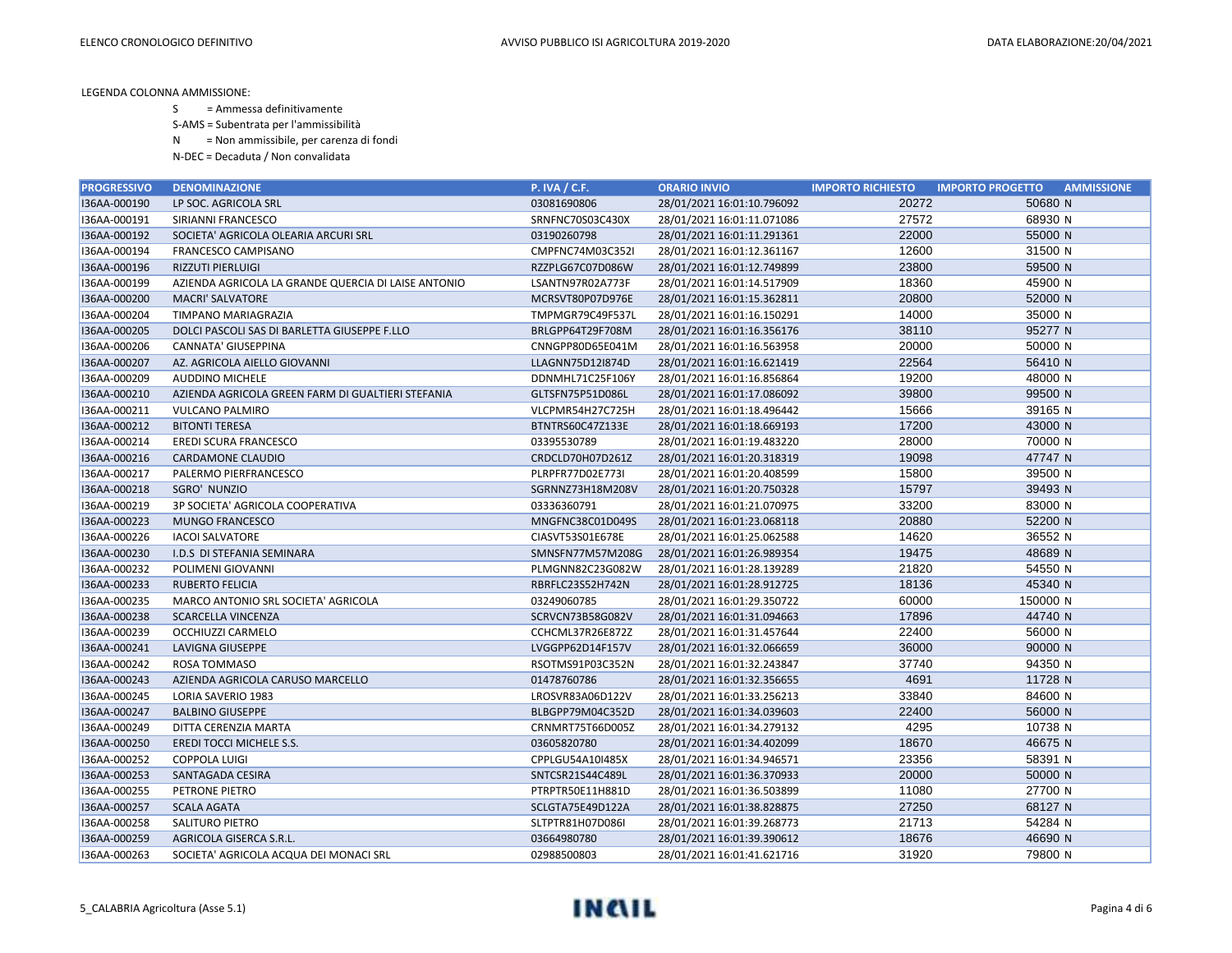S = Ammessa definitivamente

S-AMS = Subentrata per l'ammissibilità

N = Non ammissibile, per carenza di fondi

| <b>PROGRESSIVO</b> | <b>DENOMINAZIONE</b>                                | <b>P. IVA / C.F.</b>    | <b>ORARIO INVIO</b>        | <b>IMPORTO RICHIESTO</b> | <b>AMMISSIONE</b><br><b>IMPORTO PROGETTO</b> |
|--------------------|-----------------------------------------------------|-------------------------|----------------------------|--------------------------|----------------------------------------------|
| I36AA-000264       | MILIADO' GABRIELLA                                  | MLDGRL75S50L673L        | 28/01/2021 16:01:41.679972 | 12400                    | 31000 N                                      |
| I36AA-000267       | AZ.AGRICOLA ZOOTECNICA PORTARO DI PORTARO MARIO     | PRTMRA92R30D122V        | 28/01/2021 16:01:43.284755 | 44074                    | 110186 N                                     |
| I36AA-000268       | <b>DROGO LUIGI</b>                                  | DRGLGU71R06H703B        | 28/01/2021 16:01:44.822769 | 17600                    | 44000 N                                      |
| I36AA-000269       | <b>FAZIO GIUSEPPE</b>                               | FZAGPP58D09C352B        | 28/01/2021 16:01:45.406713 | 22716                    | 56790 N                                      |
| I36AA-000271       | <b>SURACE GIUSEPPINA ADRIANA</b>                    | SRCGPP71B53G288W        | 28/01/2021 16:01:46.856755 | 13600                    | 34000 N                                      |
| I36AA-000272       | <b>MAZZA ANTONIO PIETRO</b>                         | MZZNNP48P07B790X        | 28/01/2021 16:01:47.072000 | 25128                    | 62820 N                                      |
| I36AA-000274       | <b>BRUNO VITO</b>                                   | BRNVTI60E08L802C        | 28/01/2021 16:01:48.494387 | 18373                    | 45934 N                                      |
| I36AA-000275       | PERUGINI PASQUALE                                   | PRGPQL69E12D086D        | 28/01/2021 16:01:49.732552 | 22840                    | 57100 N                                      |
| I36AA-000277       | ABBAGNATO ANTONIO                                   | 02968970794             | 28/01/2021 16:01:51.396639 | 15600                    | 39000 N                                      |
| I36AA-000279       | <b>ADIMARI ANGELO</b>                               | DMRNGL70P23D086S        | 28/01/2021 16:01:53.555156 | 19215                    | 48040 N                                      |
| I36AA-000280       | AZ. AGRICOLA SAPORI ROGGIANESI DI TUOTO PASQUALINA  | TTUPQL77S42D086X        | 28/01/2021 16:01:54.134473 | 26000                    | 65000 N                                      |
| I36AA-000281       | GIOVINAZZO SOC COOP ARL                             | 02330640802             | 28/01/2021 16:01:54.951980 | 19856                    | 49640 N                                      |
| I36AA-000282       | <b>CAPISCIOLTI SALVATORE</b>                        | CPSSVT57E30D086J        | 28/01/2021 16:01:55.759171 | 25470                    | 63675 N                                      |
| I36AA-000283       | <b>MAIDA GIUSEPPE</b>                               | MDAGPP72A15I026C        | 28/01/2021 16:01:56.048204 | 35212                    | 88030 N                                      |
| I36AA-000284       | AZIENDA AGRICOLA CARAVETTA                          | CRVNNL76R66D086Z        | 28/01/2021 16:01:56.783223 | 23200                    | 58000 N                                      |
| I36AA-000286       | AZ. AGRICOLA IERACE CLELIA                          | RCICLL79R51I170X        | 28/01/2021 16:02:02.966378 | 31006                    | 77516 N                                      |
| I36AA-000287       | LAGANA' MARIA TERESA                                | LGNMTR72P47H224J        | 28/01/2021 16:02:03.415431 | 30000                    | 75000 N                                      |
| I36AA-000289       | <b>CIANFLONE FRANCESCO</b>                          | CNFFNC70D02C352C        | 28/01/2021 16:02:06.979040 | 41870                    | 104680 N                                     |
| I36AA-000290       | <b>CARUSO PASQUALE</b>                              | CRSPQL73S23C002L        | 28/01/2021 16:02:07.356959 | 32385                    | 80964 N                                      |
| I36AA-000292       | <b>VULCANO GIUSEPPE</b>                             | VLCGPP67P06A912N        | 28/01/2021 16:02:07.978477 | 49532                    | 123830 N                                     |
| I36AA-000293       | <b>SCACCIA CARLO</b>                                | SCCCRL76P28C352C        | 28/01/2021 16:02:09.490786 | 60000                    | 160000 N                                     |
| I36AA-000295       | MARUCA SABRINA                                      | MRCSRN79C69M208R        | 28/01/2021 16:02:10.959842 | 4000                     | 10000 N                                      |
| I36AA-000297       | <b>MACRI' FRANCESCO</b>                             | MCRFNC70H15D086A        | 28/01/2021 16:02:15.689129 | 18688                    | 46722 N                                      |
| I36AA-000299       | MAMMOLITI ANTONINO                                  | MMMNNN69R14G082A        | 28/01/2021 16:02:17.032904 | 17896                    | 44740 N                                      |
| I36AA-000300       | DE SIMONE LUIGI                                     | DSMLGU60E04D005J        | 28/01/2021 16:02:18.229906 | 24000                    | 60000 N                                      |
| I36AA-000301       | <b>BONO STEFANO</b>                                 | BNOSFN58R07D988J        | 28/01/2021 16:02:19.364346 | 19222                    | 48057 N                                      |
| I36AA-000302       | AZIENDA AGRICOLA TALARICO ROSARIA                   | TLRRSR78D59C352A        | 28/01/2021 16:02:22.653443 | 24720                    | 61800 N                                      |
| I36AA-000303       | AGROVERDE SOCIETA' AGRICOLA S.S.                    | 03092530801             | 28/01/2021 16:02:22.720476 | 16000                    | 40000 N                                      |
| I36AA-000305       | <b>FIORILLO ANTONIO</b>                             | FRLNTN78R30F537T        | 28/01/2021 16:02:28.063622 | 32538                    | 81346 N                                      |
| I36AA-000306       | <b>BELLISSIMO MICHELE</b>                           | BLLMHL77L08F537K        | 28/01/2021 16:02:28.717648 | 32538                    | 81346 N                                      |
| I36AA-000307       | NUOVA ENERGIA SOCIETA AGRICOLA SRL                  | 03207840780             | 28/01/2021 16:02:29.749538 | 57822                    | 144557 N                                     |
| I36AA-000312       | <b>TULINO NICOLA</b>                                | <b>TLNNCL35C20H785J</b> | 28/01/2021 16:02:40.302886 | 11880                    | 29700 N                                      |
| I36AA-000313       | A SILASAS SNC DI LUIGI GIUSEPPE E FRANCESCO RITACCO | 01980520785             | 28/01/2021 16:02:41.539509 | 39755                    | 99397 N                                      |
| I36AA-000317       | AGRICOLA SCRIVANO ANTONIO C SAS                     | 02753870787             | 28/01/2021 16:02:53.336168 | 44000                    | 110000 N                                     |
| I36AA-000318       | ELAIA SOCIETA' COOPERATIVA SOCIALE                  | 02744010808             | 28/01/2021 16:02:54.437749 | 3900                     | 9750 N                                       |
| I36AA-000319       | SOCIETA' AGRICOLA GENUS S.S.                        | 02941800803             | 28/01/2021 16:03:03.591534 | 16400                    | 41000 N                                      |
| I36AA-000321       | <b>GABRIELE SANTO</b>                               | GBRSNT60D09A053H        | 28/01/2021 16:03:16.974879 | 36800                    | 92000 N                                      |
| I36AA-000322       | <b>GENCARELLI NATALE</b>                            | GNCNTL77R20D086D        | 28/01/2021 16:03:20.150168 | 22721                    | 56804 N                                      |
| I36AA-000323       | <b>TODARO CARLO</b>                                 | TDRCRL79M20L063O        | 28/01/2021 16:03:20.391115 | 20000                    | 50000 N                                      |
| I36AA-000324       | AZIENDA AGRICOLA RIGANO' GIUSEPPE                   | RGNGPP91P23G082I        | 28/01/2021 16:03:20.577970 | 10974                    | 27437 N                                      |
| I36AA-000325       | <b>BIOVAL S.S.</b>                                  | 02852660808             | 28/01/2021 16:03:25.961881 | 20600                    | 51500 N                                      |
| I36AA-000326       | <b>GUZZOMI' MARIA</b>                               | GZZMRA52B46G082H        | 28/01/2021 16:03:31.174107 | 60000                    | 151000 N                                     |